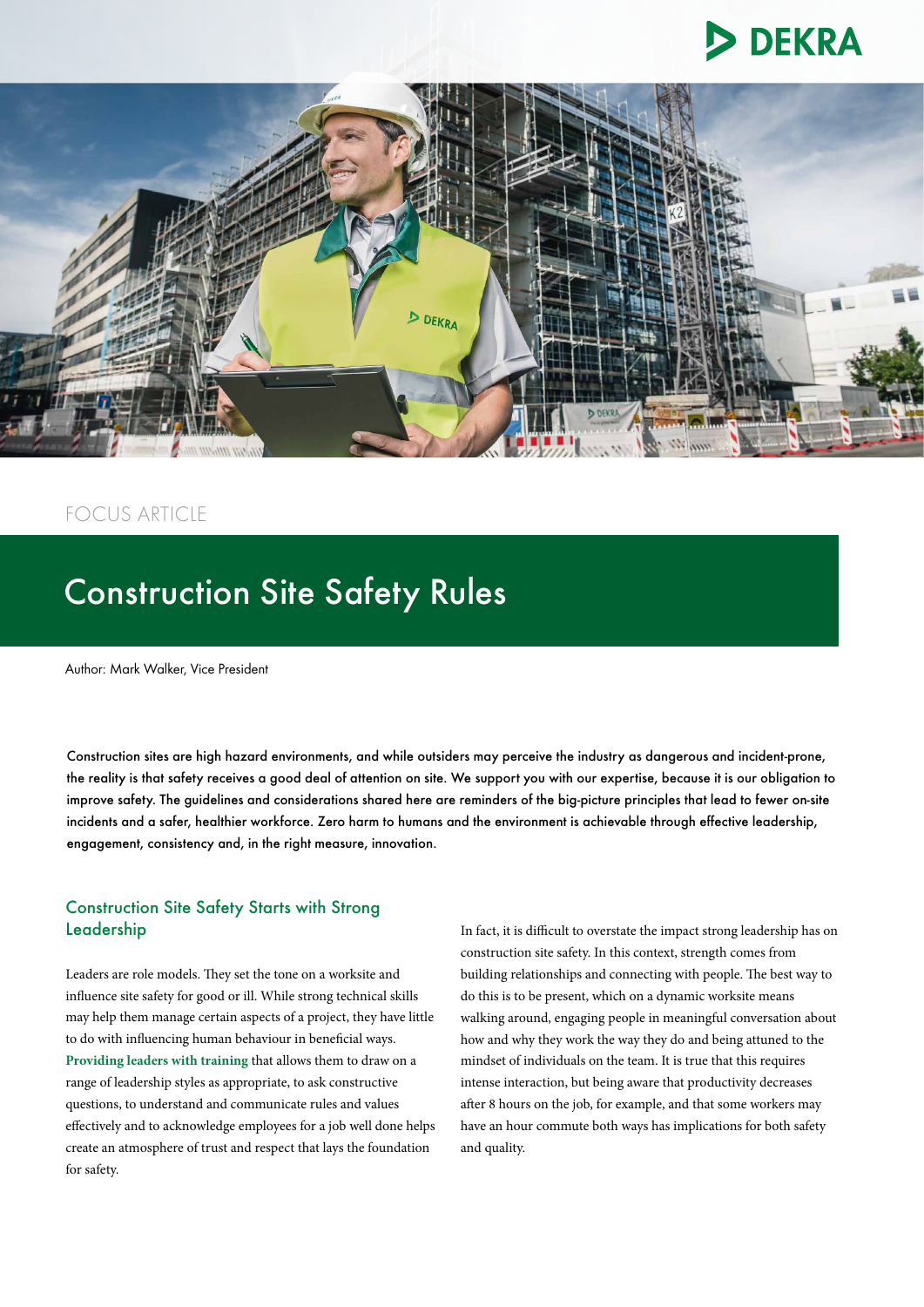It is also up to leadership to hold people accountable, not in a punitive manner, but rather as a means of encouraging safe behaviours. Accountability schemes that rely on a card or point system to keep workers "in line" are much less successful than a conversation but only because they are not used fairly. They are no less successful than a conversation, but they need to be used more justly and systematically. Good leaders acknowledge a breach directly and seek to understand why it's happened through discussion.

### An Engaged Workforce Reinforces Construction Site Safety

Workforce engagement is an outgrowth of good leadership. An environment where people feel they can speak up and that they are heard gives them agency and the opportunity to be part of solutions. When it comes to safety, every individual on site, regardless of rank, education or job description, contributes. Workers who downplay their significance ("I'm only a may not feel fully involved in the project, which is an organisational weakness from a safety point of view.

Cultivating a **[culture of care](https://www.dekra-uk.co.uk/en/culture-of-care-diagnostic/)** encourages an attitude of concern for everyone working on site, as well as for processes, procedures and equipment. Human factors and the interface between people and machines or people and processes are areas where risk can arise. In a culture built on trust and respect, people are empowered to say "no" to protect themselves, their mental health, their colleagues and their equipment.

#### Strive for Consistency Across Sites and Divisions for Optimal Construction Site Safety

When leaders understand rules and regulations as well as company values and communicate them effectively, consistency is well within reach. But consistency also means shedding assumptions, whether related to an individual's experience and technical knowledge, their comprehension and skill in the primary language used on site, their cultural background or their aptitude. A comprehensive induction programme can help ensure that everyone has access to the same safety information, as can campaigns that reinforce target behaviours on site and accommodations where multiple languages are in use or cultural differences play a role.

### The Role of Creativity and Innovation in Construction Site Safety

Safety is dynamic, made up of human behaviours and interactions among people, equipment and processes, none of which are static. As a result, safety can suffer if the systems in place to promote it stagnate and calcify through over-familiarity or neglect. Fortunately, a healthy on-site culture fosters safe innovation through open communication between workers and their leaders. Those working with specific machines or processes on a daily basis may find ways to make their jobs safer, more efficient or more economical. When they are empowered to share their ideas, safety



Technology and interdisciplinary thinking can also contribute to continuous safety improvement. Some sites have adopted a practice familiar to elite athletes who record their performances in order to pinpoint areas of improvement. Other industries can also be a source of inspiration, like the aviation sector, whose evolution, practices and excellent safety track record have been studied and adapted by companies of all types.